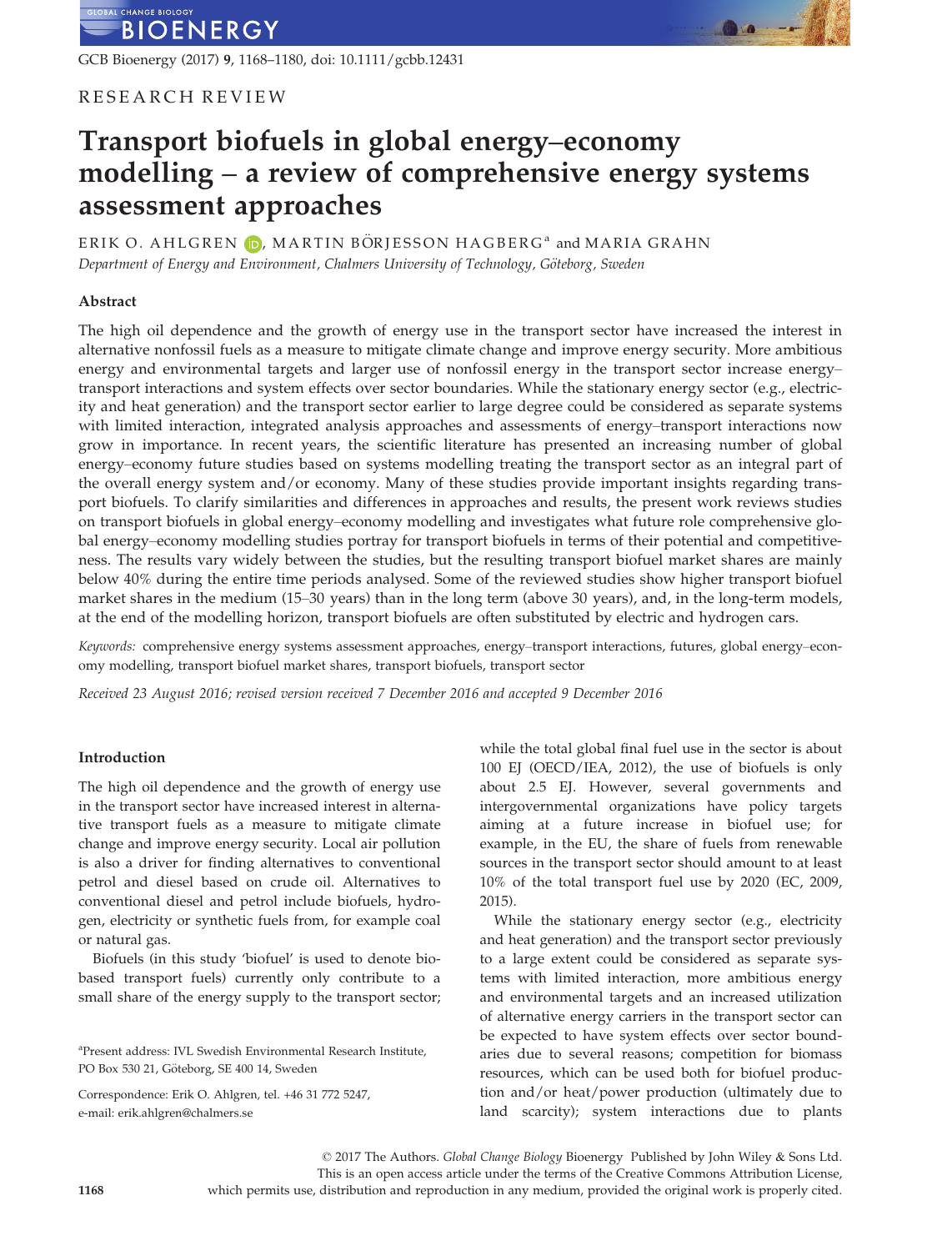coproducing several outputs, such as biofuels, heat and electricity; and electric cars and hydrogen production based on electrolysis affecting the electricity generation system by increasing demand and, possibly, by evening out the load curve and allowing more intermittent generation. Environmental and climate concerns also stress interaction over sector boundaries as both the stationary energy sector and the transport sector give rise to greenhouse gas (GHG) emissions and fill up the common (politically and/or environmentally set) emission quota. As economical resources are limited, a system-wide allocation strategy is imperative.

Methodological approaches in which the parts of the energy and transport system are investigated separately have been, and still are, common in environmental and energy systems planning and future studies. However, as the importance of dynamic interactions over sector boundaries increases, an expanded systems view in which the coevolution of an integrated energy and transport system is analysed increases in importance. In recent years, a growing number of energy–economy future studies based on systems modelling treating the transport sector as an integrated part of the energy system and/or economy have emerged in the scientific literature.

Global energy–economy systems modelling can be an important tool in future studies on how to achieve a more environmentally friendly transport and energy system. With regards to biofuels, the modelling can give significant insights on feasible future market penetration levels.

Thus, important insights regarding the potential future role of biofuels, with potential system-wide effects taken into account, can be provided. The interpretation and implications of the model results presented in the literature can, however, be complex.

There are several modelling studies applying a system-wide perspective on the future role of biofuels, but synthesis studies in this field are rare. Girod et al. (2013) present a modelling analysis on the climate impact of transportation but the presentation of biofuel results is rather limited. In their study, which is not a review but rather a modelling comparison, five global models are run with common global income and population assumptions.

To clarify similarities and differences in approaches and results of modelling studies providing insights on biofuel futures, the present work seeks to review and synthesize studies carried out within this field. Thus, the aim of the study was to determine what future role do comprehensive global energy–economy modelling studies portray for biofuels in terms of their future potential and competitiveness. The specific questions guiding the study are:

- What future utilization levels for biofuels do the studies depict as likely/cost-effective?
- What factors influence differences in results?
- What overall insights can be reached based on the aggregate results of the studies?

This review is based on a systematic selection of studies. The selection criteria are rather restrictive in order to increase chances of drawing valid conclusions based on the selected material. The selection criteria limit the review to scientifically published (in peer-reviewed journals) modelling studies with a global energy system coverage. Only more recent publications (publication after year 2000 and until year 2015) are included. The included studies should also have a comprehensive systems approach treating the transport sector as an integral part of the overall energy system and/or economy. In addition, included studies should be applying a medium-term (15–30 years) to long-term (above 30 years) time horizon. They should further preferably focus on the transport sector or, otherwise, be of relevance from a biofuel perspective (implying that they present biofuel-specific results). These selection criteria have resulted in seventeen studies to be covered by this review (including one, IEA (2008), which not entirely fulfil the selection criteria but which is added since one of the selected studies, Fulton et al. (2009), is building upon it and it adds essential material), a sufficiently large number of studies to enable the formation of justifiable general insights.

### The studies

The bulk of recently published modelling studies utilizing a global approach and analysing questions related to future use of biofuels are based on bottom-up, optimization energy system modelling. In the models used in these studies, fossil energy resources are generally represented by an, over the studied time period, accumulated available resource base and related extraction costs. Renewable options such as biomass are also limited, but their availabilities are generally linked to a model year, that is a maximum potential use of biomass per year is assumed. The models are to different degrees regionalized; while some models see the world as one global region with, for example unlimited possibilities of trade and allocation of emission reductions between countries and continents, others are disaggregated into different geographical world regions. In the latter case, this allows for the inclusion of model features such as restrictions in trade between regions, regional caps for  $CO<sub>2</sub>$  emissions and regional targets for biofuel use. In global models, energy prices are to large degree decided endogenously as a function of the final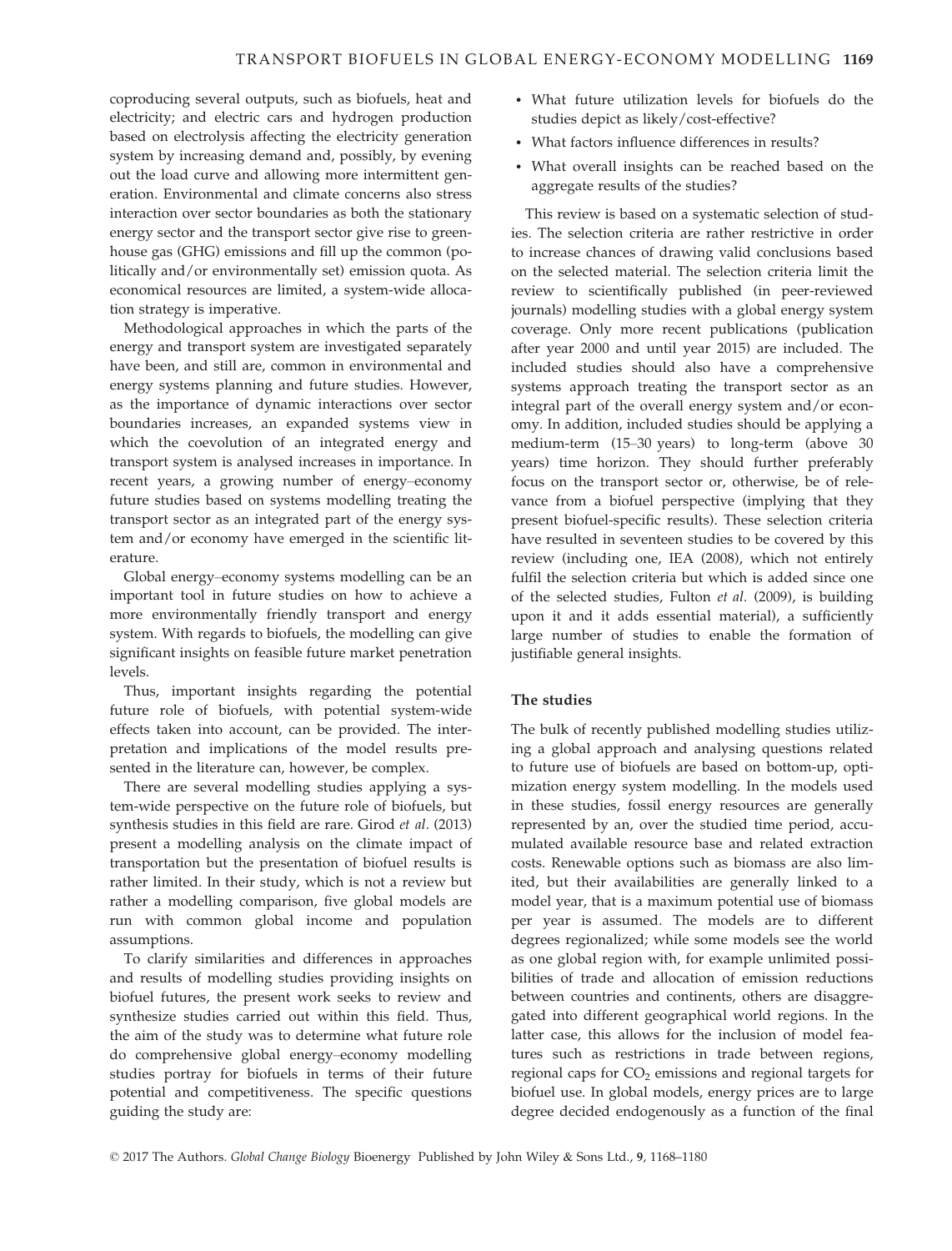demand for a certain resource, although the studies also at times include sensitivity analyses of different energy price developments. The studies are briefly presented below:

Takeshita & Yamaji (2008) examine the potential role of FT synfuels in competition with other fuel options, and Takeshita (2012) assesses cobenefits of  $CO<sub>2</sub>$  reduction and reduction air pollutants from road vehicles. Both are using the REDGEM70 model.

Turton (2006) describes a sustainable automobile transport scenario using the model ECLIPSE. In the study, multiple sustainable development objectives are taken into account, including continued economic growth with reduced income disparities between different world regions, climate change mitigation and security of energy supply.

Azar et al. (2003), Grahn et al. (2009a,b) and Hedenus et al. (2010) use the GET model to study the cost-effectiveness of optimal fuel choices in the transport sector under various assumptions of future developments of carbon policy, carbon capture and storage, and electricity generation technologies.

Gielen et al. (2002, 2003) study the optimal use of biomass for GHG emissions reductions using the BEAP model.

Gül et al. (2009) utilize a global MARKAL model, denoted the Global Multi-regional MARKAL model (GMM), to analyse long-term prospects of alternative fuels in personal transport, focusing on biofuels and hydrogen. In this study, the bottom-up energy system model is linked to the climate change model MAGICC (in a similar manner as Turton, 2006).

Fulton et al. (2009) present transport-related results and modelling from the IEA study 'Energy Technology Perspectives' (IEA, 2008) in which a combination of the MARKAL-based IEA-ETP model and the IEA Mobility Model (MoMo) is utilized.

Anandarajah et al. (2013) give special focus to the road transport sector (using a version of the TIAM model referred to as TIAM-UCL) and investigate the role of hydrogen and electricity for transport sector decarbonization.

Akashi & Hanaoka (2012) examine the technological feasibility of large cuts in GHG emissions using the AIM/Enduse [Global] model.

Van Ruijven and van Vuuren (2009) explore the energy system impacts of different future hydrocarbon prices, using the global energy model TIMER.

Kitous et al. (2010) present a long-term assessment of the worldwide energy system in scenarios ranging from a baseline to a very low GHG stabilization using the POLES model.

Kyle & Kim (2011) assess global light-duty vehicle (LDV) transport and the implications of vehicle technology advancement and fuel switching on GHG emissions and primary energy demands by using the GCAM model and by simulating five different technology scenarios.

Table 1 summarizes the seventeen selected global modelling studies and some of their respective model features. In section 2.1, the models utilized in the selected studies are presented in more detail, and section 2.2 presents the scenarios applied.

### Models utilized

The REDGEM70 model (Takeshita & Yamaji, 2008; Takeshita, 2012) is a bottom-up, global energy systems linear optimization model regionally disaggregated into 70 regions. The model has a long-term time horizon from 2000 to 2100. It considers a number of energy conversion technologies as well as carbon capture and storage (CCS) in power generation, oil refinery and production of synthetic fuels. The model includes several technologies for production of alternative transport fuels, for example hydrogen  $(H<sub>2</sub>)$ , methanol  $(MeOH)$ , dimethyl ether (DME), Fischer Tropsch (FT)-diesel; bioethanol (EtOH) and biodiesel. The comparably high regional disaggregation level enables capturing of trade flows between world regions and associated distribution and infrastructural costs.

The integrated assessment model ECLIPSE incorporates the energy systems model ERIS with macroeconomic and passenger transport demand models and is further linked to the climate model MAGICC (Turton, 2006). The ERIS model is a bottom-up optimization model for studies of the global energy system. It has been developed to include non- $CO<sub>2</sub>$  GHG emissions, forest sinks and CCS. Furthermore, endogenous technology learning is applied for a number of technologies, meaning that the cost of a technology in the model depends on the level of its deployment.

GET is a bottom-up energy system model based on linear optimization of system cost for the study of long-term development of the global energy system under carbon constraints (Azar et al., 2003; Grahn et al., 2009a,b; Hedenus et al., 2010). It is driven by exogenously given energy demands in four different stationary end-use sectors as well as transportation demands divided into different transport modes. Many published studies using GET focus on cost-effective fuel choices in the transport sector and system-wide effects associated with this. In later applications, the model has been regionalized and the model's heat sector representation has been improved.

The BEAP model (Gielen et al., 2002, 2003) is a further example of a bottom-up optimization (of system cost) global energy systems model. It is based on mixed integer programming, in which the development of the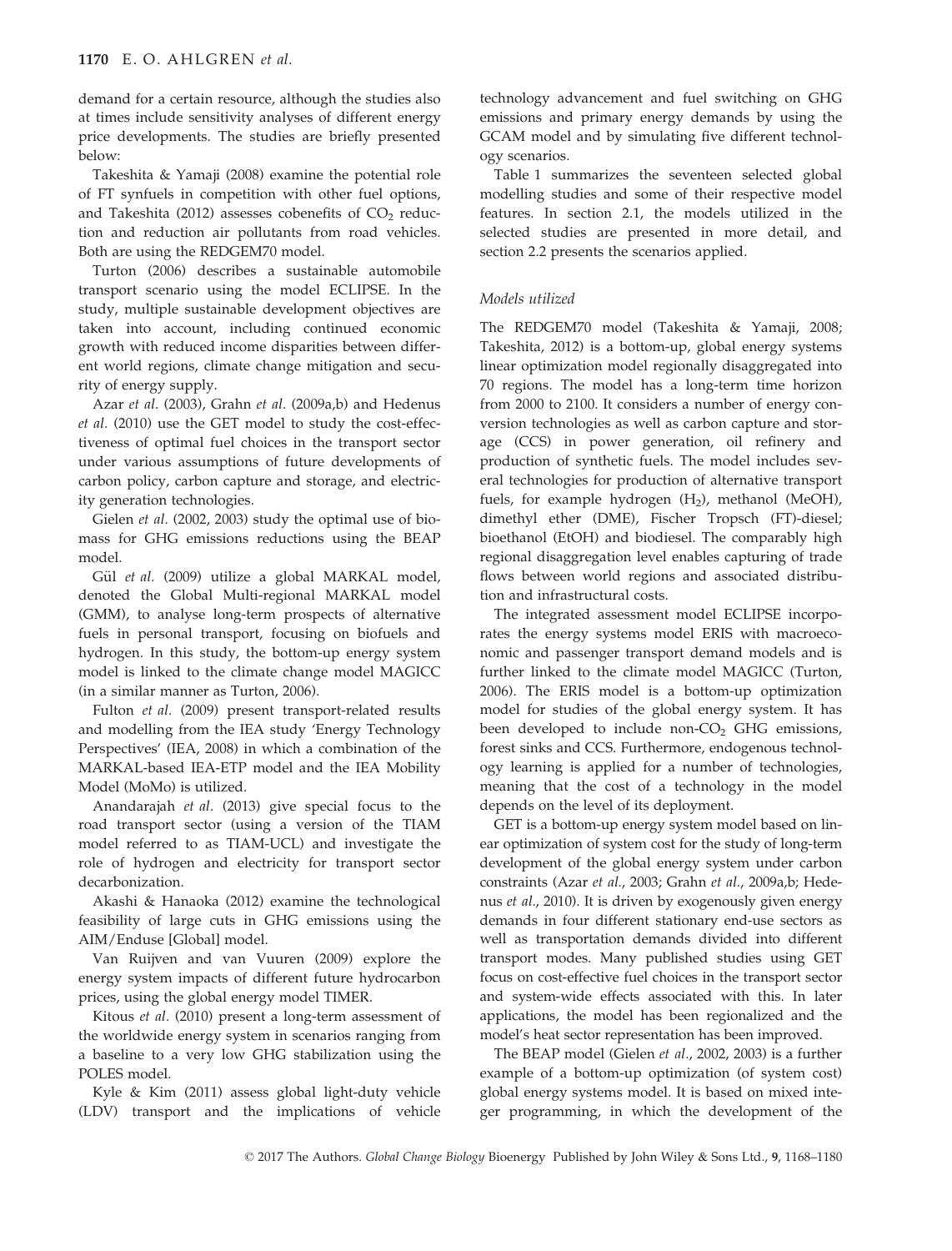| Reference                                                               | Model - Regionalization                                             | Model characteristics                                                                                                                         | End-year |
|-------------------------------------------------------------------------|---------------------------------------------------------------------|-----------------------------------------------------------------------------------------------------------------------------------------------|----------|
| Takeshita & Yamaji<br>(2008); Takeshita (2012)                          | $REDGEM70 - 70$ regions                                             | Optimization, Partial Equilibrium, Perfect Foresight,<br>Bottom-Up                                                                            | 2100     |
| Turton (2006)                                                           | $ECLIPSE - 11$ regions                                              | Optimization, General Equilibrium, Perfect Foresight,<br>Hybrid, Endogenous Technology Learning, Elastic<br>Demand                            | 2100     |
| Azar et al. (2003);<br>Grahn et al. (2009a,b);<br>Hedenus et al. (2010) | GET – 1; $6/10$ ; 1 region(s)*                                      | Optimization, Partial Equilibrium, Perfect Foresight,<br>Bottom-Up                                                                            | 2100     |
| Gielen et al. (2002,<br>2003)                                           | $BEAP - 12$ regions                                                 | Optimization, Partial Equilibrium, Perfect Foresight,<br>Bottom-Up, Elastic demand                                                            | 2040     |
| Gül et al. (2009)                                                       | $GMM$ (MARKAL) – 6 regions                                          | Optimization, Partial Equilibrium, Perfect Foresight,<br>Bottom-Up, Endogenous Technology Learning                                            | 2100     |
| Fulton et al. (2009), IEA<br>(2008)                                     | ETP (MARKAL) + MoMo<br>$(mod$ el-linking $)$ – 22 regions<br>(MoMo) | Optimization (ETP)/Simulation (MoMo), Partial<br>Equilibrium, Perfect Foresight, Bottom-Up,<br>Endogenous Technology Learning, Elastic Demand | 2050     |
| Anandarajah et al.<br>(2013)                                            | TIAM-UCL (TIMES) - 16<br>regions                                    | Optimization, Partial Equilibrium, Perfect Foresight,<br>Bottom-Up, Endogenous Technology Learning,<br>Elastic demand                         | 2100     |
| Akashi & Hanaoka<br>(2012)                                              | AIM/Enduse [Global] - 32<br>regions                                 | Optimization, Partial Equilibrium, Dynamic<br>recursive, Bottom-Up                                                                            | 2050     |
| van Ruijven & van<br>Vuuren (2009)                                      | $TIMER - 26$ regions                                                | Simulation, System Dynamics, Bottom-Up,<br>Endogenous Technology Learning                                                                     | 2050     |
| Kitous et al. (2010)                                                    | $POLES - 12$ regions                                                | Simulation, Partial Equilibrium, Recursive, Bottom-<br>up, Endogenous Technology Learning, Elastic<br>Demand                                  | 2100     |
| Kyle & Kim (2011)                                                       | $GCAM - 14$ regions                                                 | Simulation, Partial equilibrium, Dynamic recursive<br>(myopic), Elastic Demand                                                                | 2095     |

Table 1 Selected global modelling studies and their related model features. Optimization refers to system cost optimization

\*The four different studies apply GET model versions with various regionalizations: 1, 6, 10 and 1 regions, respectively.

system is decided through maximization of the sum of the consumers' and producers' surplus. Focusing on biomass systems, the BEAP model covers the global energy, food and materials system and divides the world in 12 regions. The regions are characterized by natural resource availability, labour costs and technology availability. Trade of resources, energy carriers, food products and materials between the regions are possible but result in increased transportation causing additional emissions and costs.

MARKAL is a well-established energy system model framework, which can be combined with different databases and, in such way, form different model applications. MARKAL models are of bottom-up optimization (of system cost) type and generally based on linear programming. The Global Multi-regional MARKAL model (GMM) is a global 6-world region MARKAL model (Gül et al., 2009). GMM has a detailed representation of alternative fuel chains. In terms of biofuels, it includes biodiesel, FT-diesel, ethanol, methanol, DME and synthetic natural gas (SNG) derived from biomass. Several hydrogen production routes are represented, including routes based on biomass gasification.

MoMo is a spreadsheet model aimed at estimating and projecting travel indicators, energy consumption, pollutant emissions and GHGs generated for worldwide mobility (Fulton et al., 2009). In this context, the MoMo model is used to generate transport energy demand projections that are then fed into the IEA-ETP optimization model framework.

The ETSAP-TIAM model is a TIMES-based model representing the global energy system (Anandarajah et al., 2013). TIMES (an acronym for The Integrated MARKAL-EFOM System) is an update of the MARKAL modelling framework. The basics of the two modelling frameworks are the same; that is, also TIMES models can be described as bottom-up energy systems models based on system cost optimization. Compared to MAR-KAL, TIMES includes several enhanced features, for example a more flexible seasonal and diurnal time division.

The AIM/Enduse model framework (Akashi & Hanaoka, 2012), in a similar manner as MARKAL and TIMES, has been utilized combined with different databases and in different studies to analyse national energy systems as well as the global energy system. The global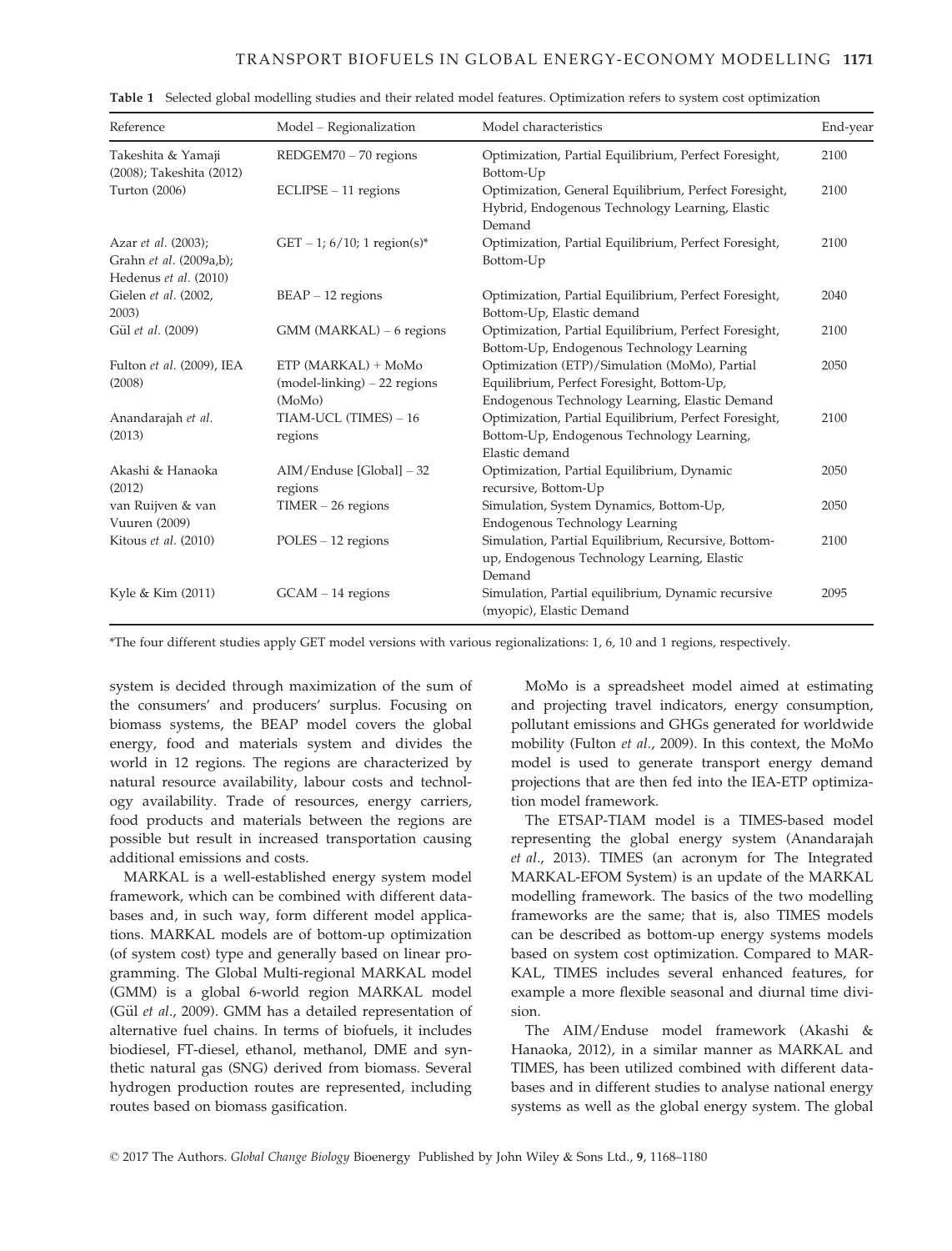version of AIM/Enduse model, AIM/Enduse [Global], splits the world into 32 regions over a time horizon from 2005 to 2050. In contrast to earlier mentioned global models, the AIM/Enduse [Global] does not apply perfect foresight but is a dynamic recursive model indicating that technology and fuel selection occur one model year at a time, influenced by previous model years (installed capacities, etc.) but uninformed of future developments regarding energy prices and technology costs.

While the above-described models rely largely on optimization in the choice of future fuel and technologies, three of the selected studies apply models of a more simulatory approach and also seek to incorporate other aspects in the technology choices made. These models are presented below.

The TIMER model, which is part of the integrated assessment model IMAGE, describes the long-term dynamics of the production and consumption of energy carriers in 26 global regions (van Ruijven & van Vuuren, 2009). Here, costs combined with preferences are used in sectoral multinomial logit models in the selection of technologies. The multinomial logit model allocates most of the investments for the technologies with the lowest costs, but if there are other only slightly more costly technologies, a small share of the investment is made into these also (this is in contrast to strict linear programming optimization in which the lowest cost option takes it all if no other constraints apply).

The POLES model can also be described as utilizing a simulating approach. It is a recursive simulation model of the global energy system and has been used in various studies at both national and international levels (Kitous et al., 2010). Integrating a detailed regional, sectorial and technological specification, the POLES model allows assessments of GHG mitigation policies. Explicit technological description is used for secondary fuel production as well as on the demand side for buildings and vehicles. Econometric functions allow evolving consumption patterns to be taken into account. These functions include both behavioural changes and investment decisions.

The GCAM model (previously known as MiniCAM) is a long-term, global, technologically detailed, partialequilibrium integrated assessment model that includes representations of energy, agriculture, land use and climate systems (Kyle & Kim, 2011). The model calculates an equilibrium for energy goods and services, agricultural goods, land and GHG emissions.

### Scenarios applied

Many of the global modelling studies apply climate policies with exogenously determined targets for future atmospheric  $CO<sub>2</sub>$  concentration levels. The use of biofuels in the transport sector is contrasted to fossil transport fuels and often also to other potential low-carbon transport options, which generally are based on either hydrogen or electricity. Table 2 summarizes the model input data related to transport sector technology representation and scenario assumptions.

While many of the studies present a number of model scenarios with different input data and assumptions, here we focus on scenarios with stringent climate polices. Most of the studies apply a stabilization target for atmospheric  $CO<sub>2</sub>$  concentration, but some studies instead apply an exogenous  $CO<sub>2</sub>$  penalty cost. In the latter case, the resulting emissions or  $CO<sub>2</sub>$  stabilization level is an output of the model (for comparison purposes, this output has been included in Table 2 within parentheses). The scenarios include climate ambitions from medium (such as  $550$  ppm  $CO<sub>2</sub>$  concentration) to high levels (such as 400 ppm). The assumed biomass potential, that is the maximum amount of biomass that can be used for energy purposes per year in the models, also varies between the studies.

The representation of fuels and technologies in the transport sector is of importance for the outcome of the models and also for how the outcome should be interpreted. Many of the studies treat biofuels in an aggregate way and thus only include a single generic bio-based fuel option: denoted biomass to liquid (BtL), synthetic fuel, methanol or simply 'biofuel'. Other studies include a range of biofuel options. The representation of non-biofuel low-carbon transport fuels as well as vehicle technologies varies between the studies.

### Model results

#### Biofuel utilization

In the presentation of results, summarized in Table 3 and visualized in Figs 1 and 2, four of the 17 studies are excluded: Grahn et al. (2009a), Gielen et al. (2002), Anandarajah et al. (2013) and Kyle & Kim (2011). Gielen et al. (2002) was excluded since the model utilized is the same and scenarios similar to Gielen et al. (2003), and the biofuels presentation is considerably more extensive in the latter. In Anandarajah et al. (2013), it is not possible to identify the biofuel share. Grahn et al. (2009a) as well as Kyle & Kim (2011) present clear biofuel results but only for the light-duty vehicle segment and, thus, their results are not directly comparable with the rest. Further, Fulton et al. (2009) builds upon IEA (2008) and, thus, only the results from Fulton et al. (2009) are presented in Figs 1 and 2.

The resulting biofuel utilization and market shares vary in a wide range. For most model–scenario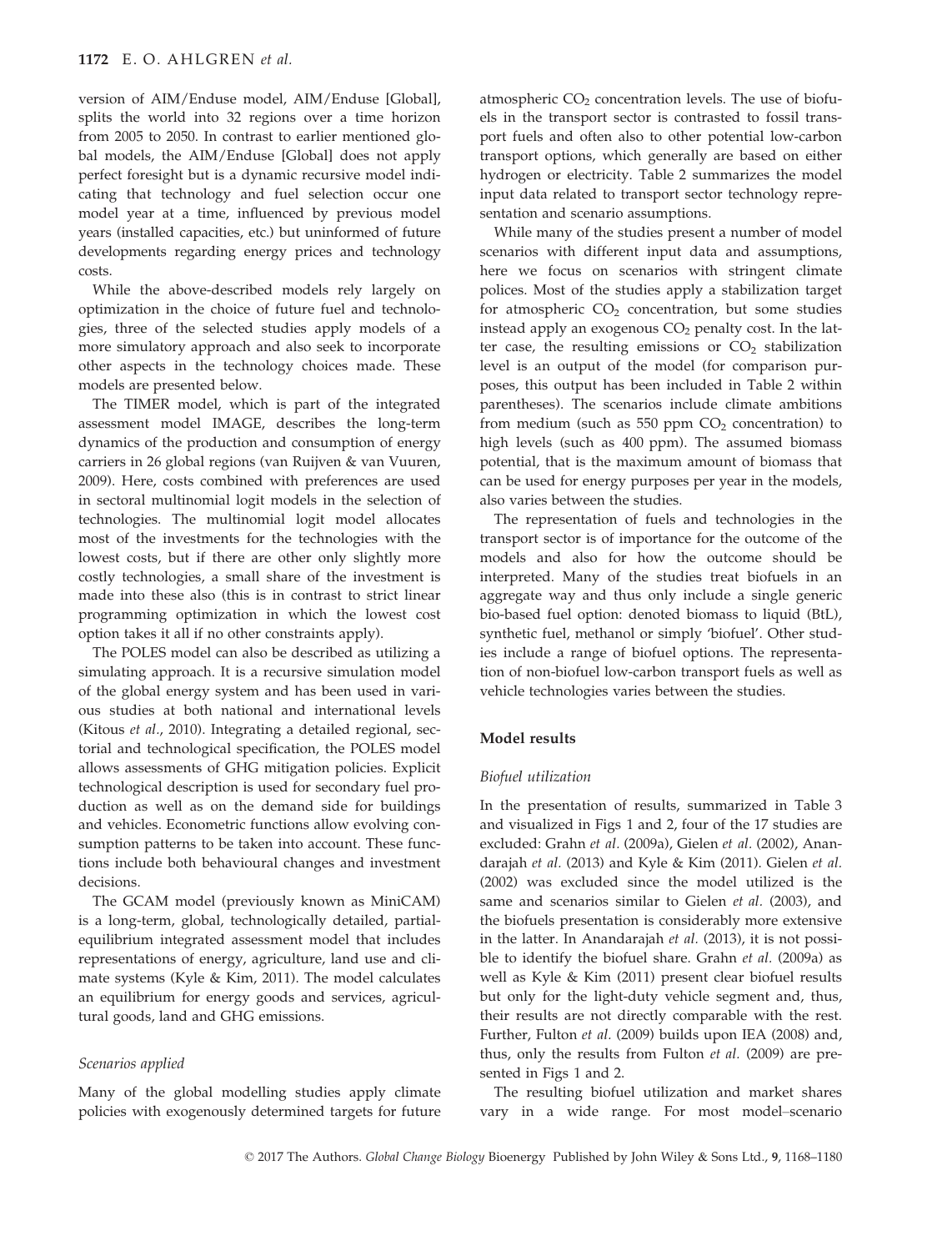|                                    |                                                                                                                         | Max biomass per<br>year                                                                                       | Technology representation road transport                    |                                |                             |
|------------------------------------|-------------------------------------------------------------------------------------------------------------------------|---------------------------------------------------------------------------------------------------------------|-------------------------------------------------------------|--------------------------------|-----------------------------|
| Reference                          | Climate policy or<br>target                                                                                             |                                                                                                               | <b>Biofuels</b>                                             | Other<br>low-carbon<br>options | Vehicle<br>technologies     |
| Takeshita & Yamaji<br>(2008)       | 550 ppm                                                                                                                 | 300 EJ (2050); 250 EJ<br>$(2100)*$                                                                            | Biodiesel, EtOH,<br>biogas, FT-liq.,<br>DME, MeOH, $H2$     | H <sub>2</sub>                 | ICEV, HEV, FCV              |
| Takeshita (2012)                   | $400$ ppm                                                                                                               | 300 EJ (2050); 250 EJ<br>$(2100)*$                                                                            | Biodiesel, EtOH,<br>biogas, FT-liq.,<br>DME, MeOH, $H_2$    | $H_2$ , Electricity            | ICEV, HEV, EV,<br>PHEV, FCV |
| Turton (2006)                      | 550 ppm                                                                                                                 | 235 EJ (2050); 320 EJ<br>(2100)                                                                               | $H2$ , alcohol, FT- liq.                                    | H <sub>2</sub>                 | ICEV, HEV, FCV              |
| Azar et al. (2003)                 | $400$ ppm                                                                                                               | 200 EJ                                                                                                        | MeOH, H <sub>2</sub>                                        | H <sub>2</sub>                 | ICEV, FCV                   |
| Grahn et al. (2009a)               | $450$ ppm                                                                                                               | 205 EJ                                                                                                        | B <sub>tL</sub> , H <sub>2</sub>                            | H2, Electricity                | ICEV, HEV, EV,<br>PHEV, FCV |
| Grahn et al. (2009b)               | $450$ ppm                                                                                                               | 205 EJ                                                                                                        | BtL, H <sub>2</sub>                                         | H <sub>2</sub>                 | ICEV, FCV                   |
| Hedenus et al.<br>(2010)           | 400 ppm                                                                                                                 | 200 EJ                                                                                                        | Synthetic fuel, $H_2$                                       | $H2$ , Electricity             | ICEV, HEV, EV,<br>PHEV, FCV |
| Gielen et al. (2003)               | $80\frac{\text{C}}{\text{C}}$ (75%)<br>GHG red. compared to<br>the 1995 level)                                          | Depends on land<br>prices and on costs<br>for intensification of<br>agriculture<br>calculated by the<br>model | MeOH, FT-gasoline,<br>EtOH                                  | No                             | <b>ICEV</b>                 |
| Gül et al.(2009)                   | $450$ ppm                                                                                                               | 195 EJ                                                                                                        | Biodiesel, FT-diesel,<br>EtOH, MeOH,<br>DME, bio-SNG, $H_2$ | $H2$ , Electricity             | ICEV, HEV, EV,<br>PHEV, FCV |
| Fulton et al. (2009)<br>IEA (2008) | $450$ ppm                                                                                                               | Not clear<br>$(results = 150 EJ)$                                                                             | Biodiesel, EtOH,<br>BtL (BtL, biodiesel,<br>LC ethanol)     | $H_2$ Electricity              | ICEV, HEV, EV,<br>PHEV, FCV |
| Anandarajah et al.<br>(2013)       | Global mean temp. not<br>rise more than $2^{\circ}C$                                                                    | Probably about 100<br>$-150$ EJ†                                                                              | Biodiesel, EtOH, H <sub>2</sub>                             | $H_2$ Electricity              | ICEV, HEV, EV,<br>PHEV, FCV |
| Akashi & Hanaoka<br>(2012)         | Cost incr. from 0 to 600<br>$\frac{\frac{6}{3}}{1CO_2}$ in 2000–2050<br>(50% GHG red.<br>compared to the 1990<br>level) | 364 EJ                                                                                                        | 'Biofuel'                                                   | $H2$ , Electricity             | ICEV, HEV, EV,<br>PHEV, FCV |
| van Ruijven & van<br>Vuuren (2009) | $100\frac{\text{g}}{\text{tCO}_2}$ cost<br>$(10-45\%$ CO <sub>2</sub> red.<br>compared to the 1990<br>level)            |                                                                                                               | 'Biofuel'                                                   | H <sub>2</sub>                 | <b>ICEV</b>                 |
| Kitous et al. (2010)               | $400$ ppm                                                                                                               | 200 EJ                                                                                                        | 'Biofuel', $H_2$                                            | $H_2$ Electricity              | ICEV, HEV, EV,<br>PHEV, FCV |
| Kyle & Kim (2011)                  | Cost incr. from 10 to<br>400 $\frac{\text{C}}{\text{C}}$ in<br>2020-2095 (450 ppm)                                      |                                                                                                               | BtL, biomass-based<br>gas                                   | $H2$ , Electricity             | ICEV, HEV, EV,<br>PHEV, FCV |

Table 2 Climate ambition, biomass potential and fuel and technology representation in road transport for the selected studies. Blanks indicate that info was unclear or could not be obtained

ICEV, internal combustion engine; HEV, hybrid electric vehicle; FCV, fuel cell vehicle; EV, Electric vehicle (battery-powered); PHEV, plug-in hybrid electric vehicle.

\*Supporting info from Takeshita (2009).

†Supporting info from Erb et al. (2009).

combinations, the biofuel share stays below 40% and some of the studies show very low levels (0–10%). Studies showing biofuel market shares above 40% rely not only on 'regular' biofuels but also on hydrogen based on bio-energy with carbon capture and storage (BECCS). Even though market shares for biofuels in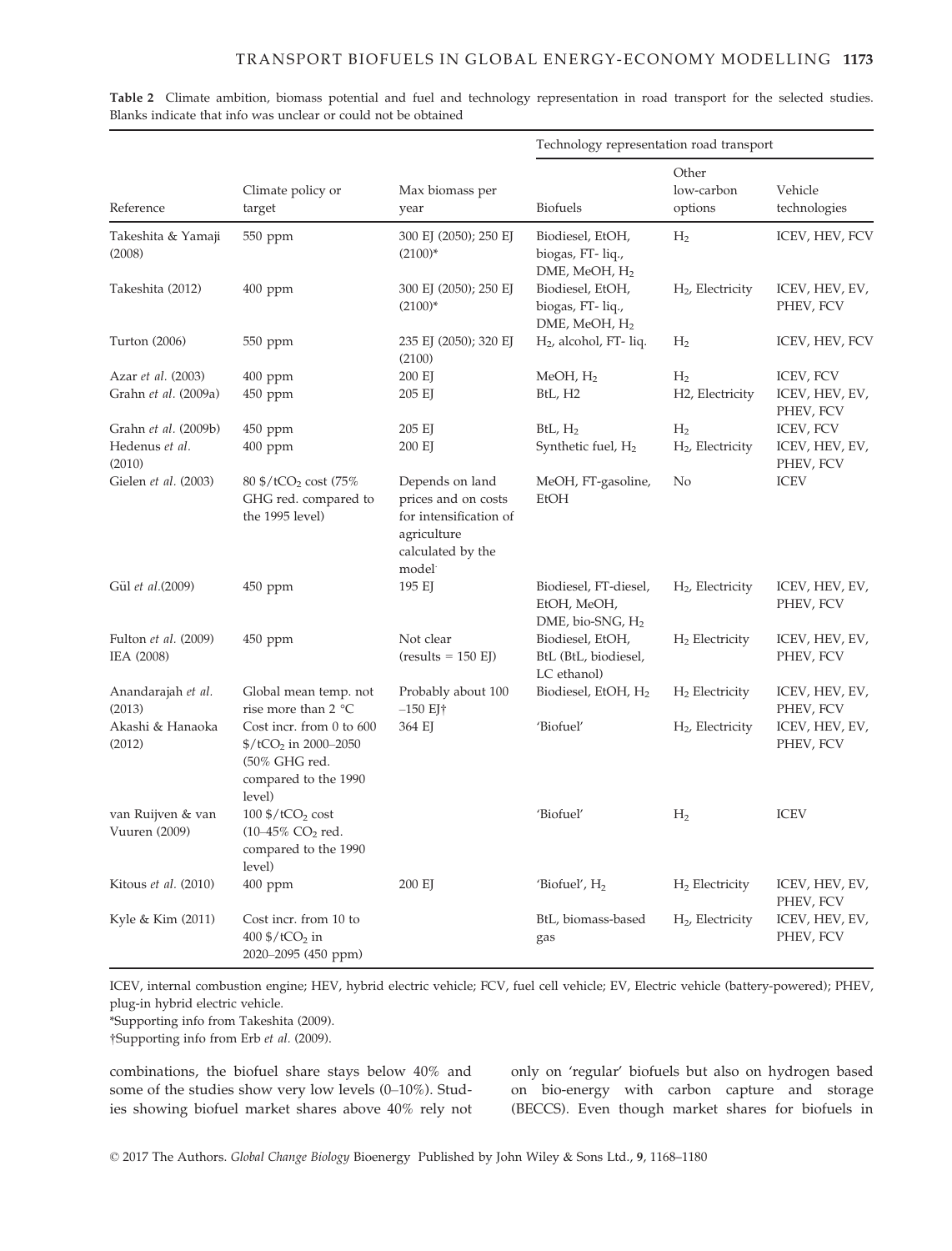# 1174 E. O. AHLGREN et al.

| Reference                    | Transport and biofuel results for climate policy<br>scenario                                                                                                                                                                                                                                                                                                                                                                                                                                                                                                                                         | Comments and sensitivity                                                                                                                                                                                                                                                                                                                                                                                                                           |
|------------------------------|------------------------------------------------------------------------------------------------------------------------------------------------------------------------------------------------------------------------------------------------------------------------------------------------------------------------------------------------------------------------------------------------------------------------------------------------------------------------------------------------------------------------------------------------------------------------------------------------------|----------------------------------------------------------------------------------------------------------------------------------------------------------------------------------------------------------------------------------------------------------------------------------------------------------------------------------------------------------------------------------------------------------------------------------------------------|
|                              |                                                                                                                                                                                                                                                                                                                                                                                                                                                                                                                                                                                                      |                                                                                                                                                                                                                                                                                                                                                                                                                                                    |
| Takeshita & Yamaji<br>(2008) | The utilization of FT products in the transport sector<br>amounts to 21 EJ in 2050 and 78 EJ in 2100. About half<br>of this is FT-kerosene used in aviation. FT production<br>is combined with BECCS after 2070. Petroleum<br>products continue to have a dominating position in the<br>transport sector throughout the century.<br>Biofuel share 2050: 10%; (transport)<br>Biofuel share 2100: 23% (transport)                                                                                                                                                                                      | High biopotential; medium $CO2$ reduction.<br>In the stationary sector, $H_2$ produced from biomass<br>accounts for a significant part of the energy use.<br>Likewise to the FT synfuel production, $H_2$<br>production is combined with BECCS after 2070.<br>High total final transport energy demand (340 EJ in<br>2100) lowers biofuel share, although the biofuel use<br>in absolute terms is high.                                            |
| Takeshita (2012)             | Electricity and biomass-derived FT products gain<br>market shares starting from 2040. In 2050, use of FT<br>products from biomass in road transport is about 2 EJ<br>and, in 2100, 13 EJ. At the end of the century,<br>remaining parts are petroleum products (68 EJ),<br>electricity (39 EJ) and a small amount of $H_2$ (1 EJ).<br>Biofuel share 2050: 2% (road transport)<br>Biofuel share 2100: 11% (road transport)                                                                                                                                                                            | High biopotential; high CO <sub>2</sub> reduction.<br>The share of plug-in hybrids in light-duty vehicles<br>reaches 90% in 2100.<br>CCS and fuel switching are mentioned as important<br>$CO2$ reduction measures in the stationary sectors.                                                                                                                                                                                                      |
| Turton (2006)                | Oil and gas dominate transport fuel supply in first half<br>of the century, but then a large increase in biofuels is<br>seen. In 2100, biomass to alcohol accounts for about 55<br>EJ, or 26%, of transport sector final energy use; biomass<br>to $H_2$ accounts for about 86 EJ, or 41% of transport<br>sector final energy use. $H_2$ is produced primarily with<br>BECCS.<br>Biofuel share 2050: 6% (transport)<br>Biofuel share 2100: 67% (transport)                                                                                                                                           | High biopotential; medium $CO2$ reduction.<br>A large increase in nuclear is allowed in the scenario.<br>This makes nuclear dominate the electricity system<br>(nuclear electricity generation amounts to 220 EJ in<br>2100).<br>Direct thermal needs are supplied mainly by a<br>combination of gas, H <sub>2</sub> and electricity (rather than<br>biomass or coal). Electric vehicles are unavailable in<br>the model.                          |
| Azar et al. (2003)           | Oil remains the only fuel in transport (excluding trains)<br>until 2040–2050 when a transition to $H_2$ begins. In 2100,<br>$H_2$ is the only fuel used in transport. $H_2$ is produced<br>from fossil fuels with CCS and from solar energy. No<br>biofuels enters the scenario.<br>Biofuel share 2050: 0% (transport)<br>Biofuel share 2100: 0% (transport)                                                                                                                                                                                                                                         | Low biopotential; high $CO2$ reduction.<br>Higher $H_2$ -related costs, larger biomass potential or<br>restrictions for bio-industrial heat give a transient<br>period with biofuels.<br>Nuclear is restricted to current levels and a<br>conservative potential for CCS is assumed. Electric<br>vehicles are unavailable in the model.                                                                                                            |
| Grahn et al. (2009b)         | With regional CO <sub>2</sub> emission caps (RC), the biofuel<br>utilization peaks at 2050 with 15 EJ and goes down to 8<br>EJ in 2100. Total transport fuel use adds up to 223 EJ in<br>2100. Of this, 56% is non-biomass-based $H_2$ and<br>remaining parts are primarily natural gas and<br>petroleum products. A global CO <sub>2</sub> cap gives lower<br>biofuel utilization (3 EJ in 2100).<br>Biofuel market share 2050: 9% (transport) - RC<br>Biofuel market share 2100: 4% (transport) - RC                                                                                               | Low biopotential; high $CO2$ reduction.<br>Sensitivity analysis shows that biofuel usage peak at<br>medium CO <sub>2</sub> reduction targets and that higher<br>biomass supply potential increases biofuel use in<br>results. If HEVs, PHEVs and BEVs are included,<br>biofuel use decreases.<br>In the study, nuclear is restricted to current levels<br>and a conservative potential for CCS is assumed.                                         |
| Hedenus et al.<br>(2010)     | Around 2040 biofuel PHEVs are introduced in LDV<br>transport and dominate this sector after 2070. For<br>heavy vehicles, a shift from diesel ICE to $H_2$ FCVs<br>occurs around 2050. In 2100, 27 EJ of biofuel is used.<br>Total final energy use in transport is $194$ EJ. $H_2$<br>accounts for about half of the supply and electricity<br>about 20%. Natural gas and petroleum products<br>account for the remaining part. Solar thermal energy<br>dominates both the electricity sector and $H_2$<br>production.<br>Biofuel share 2050: 10% (transport)<br>Biofuel share 2100: 14% (transport) | Low biopotential; high $CO2$ reduction.<br>Nuclear and CCS are unavailable in the base<br>scenario. Alternative scenarios in which nuclear and<br>CCS dominate the electricity sector, the biofuel<br>utilization in 2100 is 52 EJ (26%) and 81 EJ (35%),<br>respectively.<br>Compared with other GET model versions (Azar<br>et al., 2003) and Grahn et al. (2009b), the use of<br>biomass for high temperature industrial heat is<br>restricted. |

(continued)

© 2017 The Authors. Global Change Biology Bioenergy Published by John Wiley & Sons Ltd., 9, 1168–1180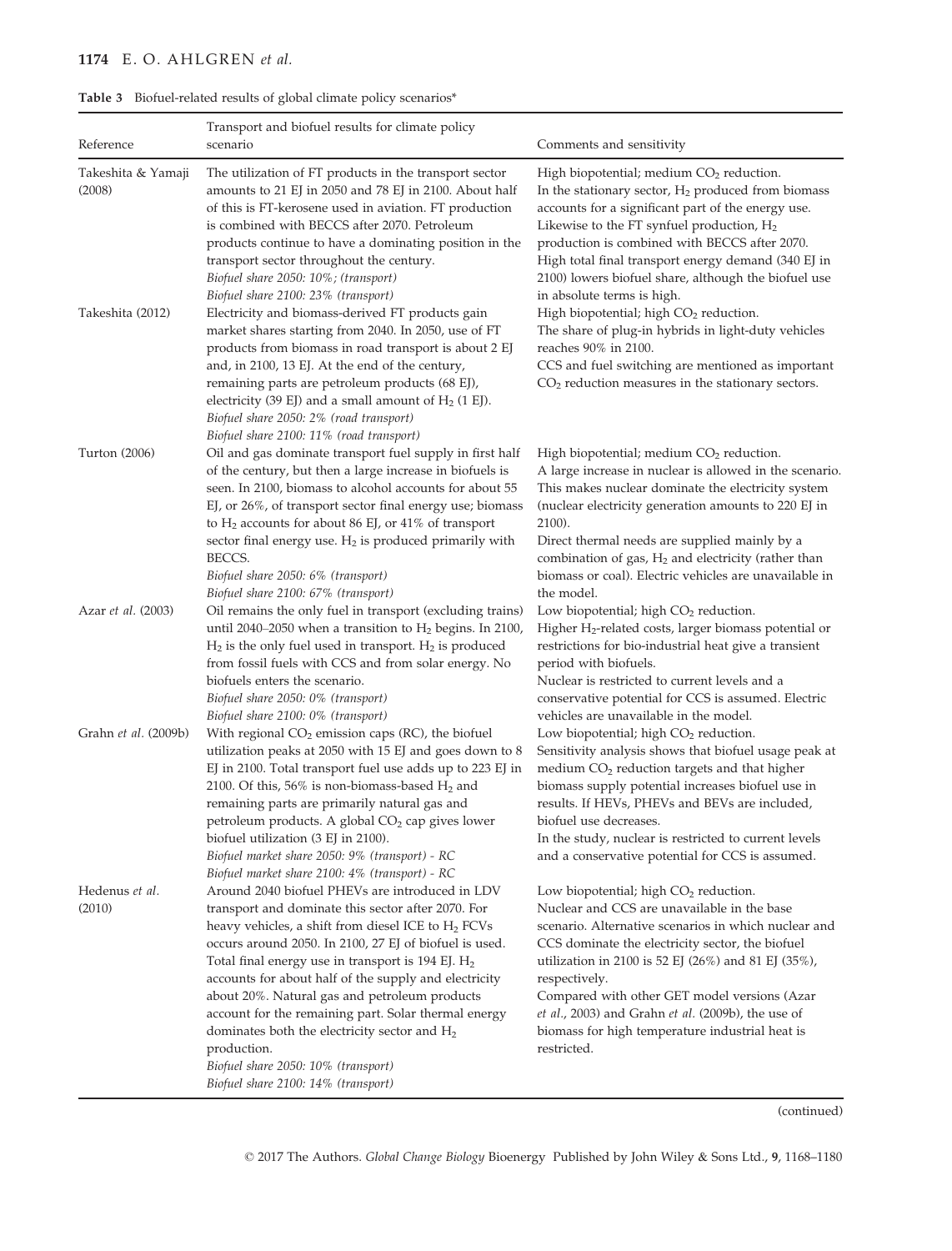# TRANSPORT BIOFUELS IN GLOBAL ENERGY-ECONOMY MODELLING 1175

## Table 3 (continued)

| Reference                           | Transport and biofuel results for climate policy<br>scenario                                                                                                                                                                                                                                                                                                                                                                                                                                                                                                                          | Comments and sensitivity                                                                                                                                                                                                                                                                                                                                                                                                                                 |
|-------------------------------------|---------------------------------------------------------------------------------------------------------------------------------------------------------------------------------------------------------------------------------------------------------------------------------------------------------------------------------------------------------------------------------------------------------------------------------------------------------------------------------------------------------------------------------------------------------------------------------------|----------------------------------------------------------------------------------------------------------------------------------------------------------------------------------------------------------------------------------------------------------------------------------------------------------------------------------------------------------------------------------------------------------------------------------------------------------|
| Gielen et al. (2003)†               | Use of biofuels (ethanol, methanol and synthetic<br>diesel/gasoline) and natural gas-based methanol<br>increase over time. In 2020, approximately 50 EJ<br>gasoline/diesel, 39 EJ biofuels and 22 EJ methanol<br>(based on natural gas) are used in the transport sector.<br>Biofuel share 2020: 35% (road transport)<br>(Biofuel share 2050: 70% (road transport))                                                                                                                                                                                                                   | High biopotential; high $CO2$ reduction.<br>Majority of the biomass used is allocated for the<br>production of transport fuels. Less stringent CO <sub>2</sub><br>reduction scenarios reduce biofuel utilization.<br>The model lacks low-carbon options in the transport<br>sector other than biofuels (such as electricity or $H_2$ ).                                                                                                                  |
| Gül et al. (2009) $\ddagger$        | Biofuel production (for all sectors, but primarily<br>transport) peaks at 31 EJ around 2075 and then<br>decreases to 14 EJ in 2100. $H_2$ becomes the main<br>transport fuel and FCVs dominate the personal<br>transport sector. Favoured $H_2$ production technology is<br>coal-based production with CCS, but also H <sub>2</sub><br>production from nuclear and wind power via<br>electrolysis are major sources.<br>Biofuel share 2050: 25% (of vehicle km in personal road<br><i>transport</i> )<br>Biofuel share 2100: 7% (of vehicle km in personal road<br><i>transport</i> ) | Low biopotential; high CO <sub>2</sub> reduction.<br>With medium $CO2$ reduction (550 ppm), no dip in<br>biofuel production is seen at the end of the century.<br>Biofuel production is 34 EJ in 2100.<br>High total energy demand; primary energy demand<br>is close to 1700 EJ in 2100. Nuclear accounts for 400<br>EJ of this (about 150 EJ electricity) and (non-bio)<br>renewables 400 EJ.                                                          |
| Fulton et al. (2009),<br>IEA (2008) | For the so-called BLUE map scenario, about 29 EJ<br>biofuel is used in transport. Further, 13 EJ $H_2$ , 12 EJ<br>electricity and about 57 EJ petroleum products are<br>used. For the next 10-15 years, cane ethanol from<br>Brazil is mentioned as a low-cost biofuel option, while<br>over time, lingo-cellulosic ethanol and FT fuels are<br>highlighted.                                                                                                                                                                                                                          | Low biopotential; medium/High $CO2$ reduction.<br>In 2050, around 25% substitution of liquid fossil fuels<br>by biofuels is seen in several different climate policy<br>scenarios.<br>CCS and nuclear account for about half of the<br>electricity generation in 2050. Other important<br>sources are solar, wind and hydro.                                                                                                                             |
| Anandarajah et al.<br>(2013)        | Biofuel share 2050: 26% (transport)<br>Biofuels play a minor role. $H_2$ accounts in 2050 for<br>around 20% of transport energy consumption.<br>Electricity plays a major role and is used in both plug-<br>in hybrid vehicles and battery electric vehicles. $H_2$ is<br>mainly produced from centralized large coal plants<br>with CCS in the medium term while in the longer<br>term, electrolysis plays a key role.<br>Biofuel share: not clear (but low)                                                                                                                         | Low biopotential; high $CO2$ reduction.<br>Bioenergy is prioritized for use in the power<br>generation and industry, often in combination with<br>CCS.<br>With more biomass available, deployment of bio-CCS<br>is increased. If CCS is not an available option, use of<br>biomass as heating fuel and biomass use in industry<br>increase (rather than biofuel production).                                                                             |
| Akashi & Hanaoka<br>(2012)          | HEV passenger cars are introduced on a large scale<br>after 2015 and reach more than 60% of the market by<br>2035 (share of pkm). FCVs are rapidly deployed after<br>2035. In 2050, the transport biofuel use (excluding $H_2$ )<br>is about 50 EJ. $H_2$ produced from biomass with BECCS<br>amounts to 13 EJ. The remaining part, 75 EJ, is mainly<br>petroleum products (although small amounts of<br>natural gas and electricity are also seen).<br>Biofuel share 2050: 45% (transport)                                                                                           | High biopotential; medium/high CO <sub>2</sub> reduction.<br>Wind, solar, biomass and hydro together account for<br>about 75% of the total power generation in 2050.<br>Increase in nuclear capacity is restricted (an increase<br>of about 150% from 2005 is allowed).<br>In the results, a major shift from coal to gas occurs in<br>industry (no biomass).                                                                                            |
| van Ruijven & van<br>Vuuren (2009)  | Exogenously forced low, medium and high fossil fuel<br>price scenarios are tested. In the high price scenario<br>with climate policy, the biofuel use is 50 EJ in 2030 but<br>decreases as more fuel efficient vehicles and $H_2$ ,<br>produced from coal with CCS, are introduced. In 2050,<br>the use of biofuels is about $27$ EJ $(23\%)$ , and the<br>remaining part is primarily $H_2$ . Lower fossil fuel prices<br>give somewhat higher use of biofuels, significantly less<br>use of $H_2$ and higher use of petroleum products.<br>Biofuel share 2050: 23-27% (transport)   | Medium/high CO <sub>2</sub> reduction.<br>Exogenous prices imply that there will be no<br>response in oil prices due to less oil demand. The<br>authors point out that this is only likely if the high<br>oil prices are caused by depletion. If not, the analysis<br>represents an initial effect which will be partly<br>cancelled out by price decreases in the longer run.<br>Nuclear and CCS are allowed large shares in<br>electricity generation. |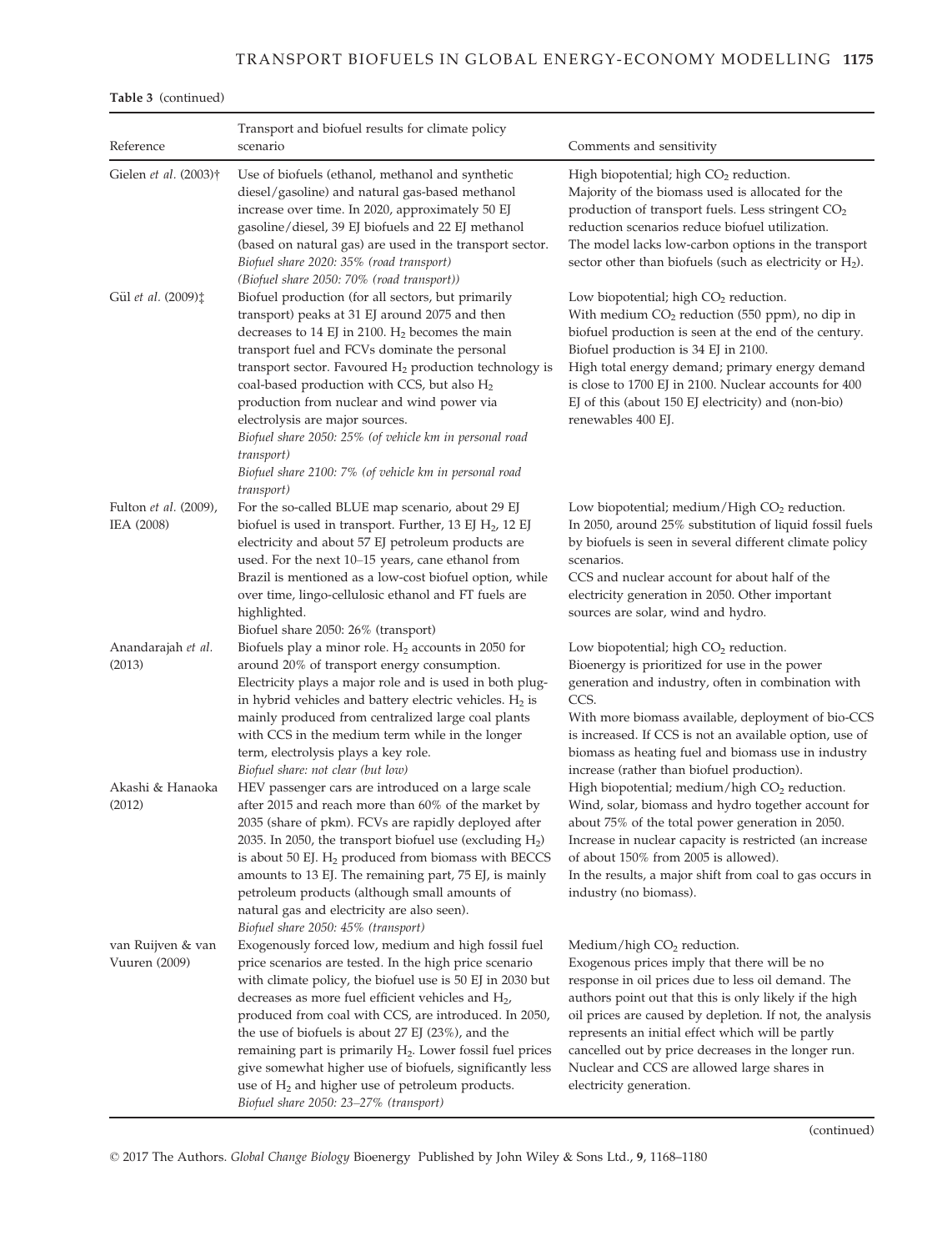### 1176 E. O. AHLGREN et al.

### Table 3 (continued)

| Reference            | Transport and biofuel results for climate policy<br>scenario                                                                                                                                                                                                                                                                                                                                                                                                                                 | Comments and sensitivity                                                                                                                                                                                                                                                                                         |
|----------------------|----------------------------------------------------------------------------------------------------------------------------------------------------------------------------------------------------------------------------------------------------------------------------------------------------------------------------------------------------------------------------------------------------------------------------------------------------------------------------------------------|------------------------------------------------------------------------------------------------------------------------------------------------------------------------------------------------------------------------------------------------------------------------------------------------------------------|
| Kitous et al. (2010) | About 10% of the total biomass use is used for<br>production of biofuel and $H_2$ throughout the studied<br>time horizon (should correspond to about 10–12 EJ at<br>the end of the century). In 2050-2100, electric and plug-<br>in vehicles account for almost 60% of the total light<br>vehicle stock and, in 2100, $H_2$ -fuelled cars (both ICE<br>and FC) have a $35\%$ market share. H <sub>2</sub> production is<br>primarily based on nuclear.<br>Biofuel share: not clear (but low) | Low biopotential; high $CO2$ reduction.<br>Biomass (with CCS) and other renewables account<br>for around 65% of the electricity generation.<br>Remaining part is primarily based on nuclear and<br>natural gas.<br>About 80% of the total biomass use is in electricity<br>generation at the end of the century. |
| Kyle & Kim (2011)    | In scenarios dominated by liquid hydrocarbons in LDV<br>transport, biomass accounts for about 10% of LDV<br>primary energy supply, or about 7 EJ in 2050 and 10 EJ<br>in 2095. Other primary energy carriers to the sector<br>include crude oil, unconventional oil, coal and natural<br>gas. CCS is applied.<br>Biofuel share $2050: \le 10\%$ (LDV transport)<br>Biofuel share $2095: \le 10\%$ (LDV transport)                                                                            | High CO <sub>2</sub> reduction.<br>Study focuses on primary energy supply rather than<br>final energy use.<br>Input data or results for stationary energy system are<br>not explicit.                                                                                                                            |

Biofuel shares are shown in italics.

\*High, medium and low biomass potentials refer to >300, 250–300 and <250 EJ annually, respectively. High, medium and low CO2 reduction refer to  $CO<sub>2</sub>$  atmospheric concentration stabilization levels of 450 ppm or less, 500–550 ppm and above 550 ppm, respectively. †Supporting info from Grahn et al. (2007).

‡Supporting info from Gül et al. (2009).



Fig. 1 Biofuel market shares at the model end-year for the thirteen comparable reviewed global studies. The presented shares for Gül et al. (2009) and Kitous et al. (2010) have been calculated assuming a total final transport energy use of 200 EJ, and the uncertainty bars correspond to 100–300 EJ of total final energy (due to lack of directly comparable data in the articles).

most of the scenarios stay at low–medium levels (0– 40%), many of the scenarios show a significant increase in biofuel use in absolute terms compared with today's level of 2.5 EJ (out of the total final transport sector fuel use of about 100 EJ; OECD/IEA, 2012). Thus, the results suggest an increase in biofuel use compared with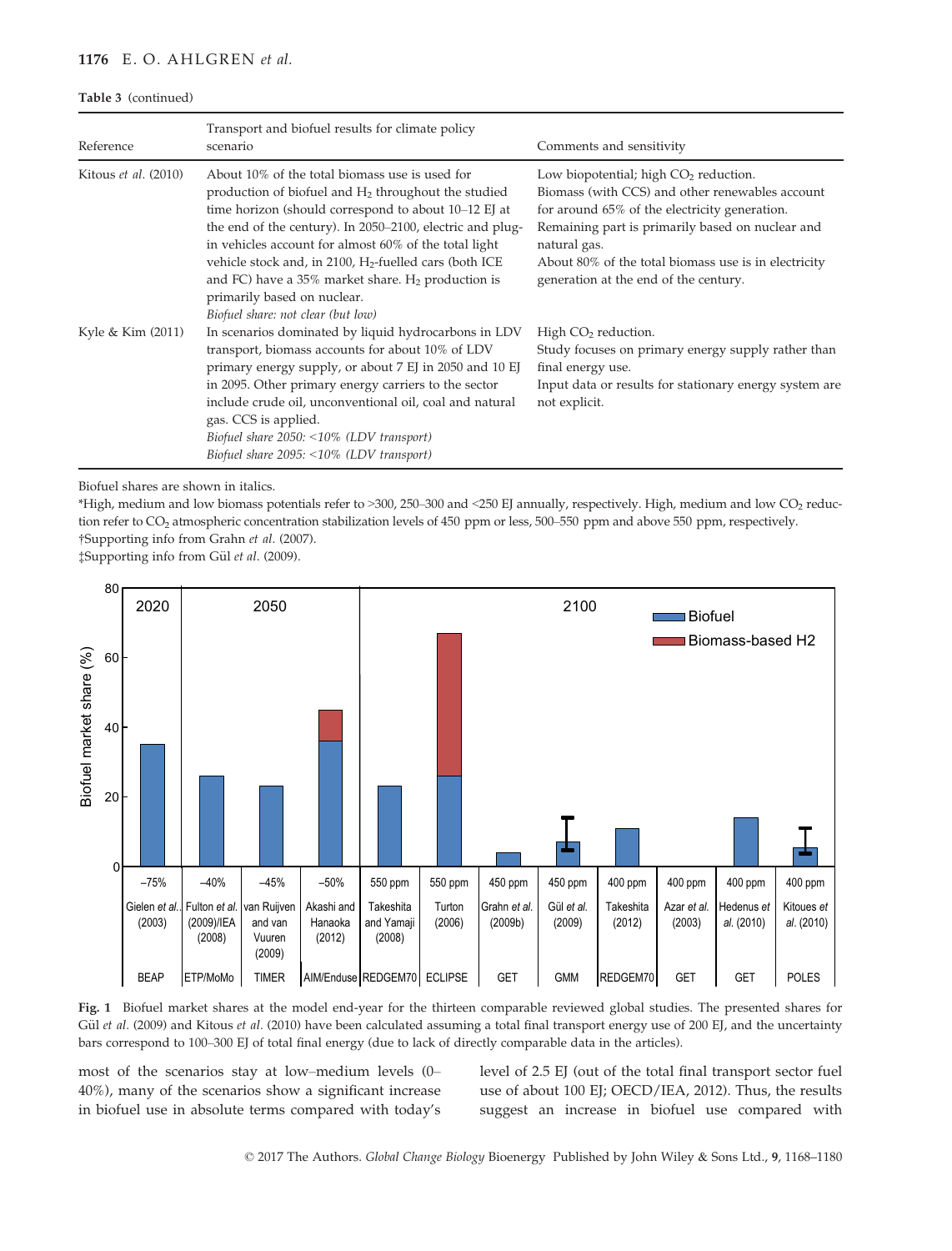

Fig. 2 Development of biofuel utilization over the modelled time horizons for each of the thirteen studies. After the reference, the end-year CO2 atmospheric concentration constraint is provided.

today's level but show, at the same time, that biofuels tend to not dominate the future transport sector.

Many of the studies only include a single aggregate biofuel option and, thus, provide no insights in regard to which biofuel type is preferable. Among the studies that do point out specific biofuel options, Takeshita & Yamaji (2008) and Takeshita (2012) highlight FT liquids (synthetic diesel, gasoline and kerosene) as an advantageous alternative, partly due to its potential to fuel the aviation sector. Akashi & Hanaoka (2012) and Turton (2006) point out bio-hydrogen combined with BECCS and Turton (2006) also favour bio-alcohol over FT liquids. Fulton et al. (2009) mention ethanol as well as FT liquids.

### Factors influencing the biofuel utilization

From comparing the scenario results of the different studies, factors of importance for the global biofuel utilization can be identified. These include the assumed biomass potential, the assumed climate ambition and the model technology representation for the transport sector as well as for the stationary energy system.

The future potential availability of biomass for energy purposes depends on competition for land and water including land use and biodiversity issues, food demand as well as agricultural productivity, which all are linked to large uncertainties. The reviewed global modelling studies show significant differences in regard to assumed biomass potentials. For example, Akashi & Hanaoka (2012) and Turton (2006), at the end of their modelled time horizons, assume biomass potentials of 364 EJ and 320 EJ, respectively, while Grahn et al. (2009b) and Kitous et al. (2010) assume levels around 200 EJ. This could be one reason explaining that the former present a widespread use of biofuels in their results, while the latter show significantly lower shares of biofuels.

Several of the studies also highlight biomass availability as a central constraint for the utilization of biofuels. Gül et al. (2009) conclude that the key limiting factor for a further deployment of biofuels is the availability of biomass and that biomass is more cost-effectively utilized in electricity and heat production in a carbon-constrained world. Sensitivity analyses testing robustness show that an increased biomass supply potential generally also increases the deployment of biofuels under stringent climate scenarios (e.g., Azar et al., 2003; Grahn et al., 2009a,b) although there are exceptions (Anandarajah et al., 2013).

In regard to technology representation in the transport sector, the availability of low-carbon options in addition to biofuels is of significance for the competitiveness of biofuels and, in particular, optimism with regard to the development of hydrogen FCVs and/or electric vehicles does reduce the competitiveness of biofuels. As the models generally apply a long time horizon and often assume decreasing costs for new technologies over time, this is particularly true towards the end of the studied time horizons.

Turton (2006) and Akashi & Hanaoka (2012) are among the studies obtaining the highest biofuel utilization (together with Takeshita & Yamaji (2008)). As shown in Fig. 1, this is a result of utilization of both 'conventional' biofuels and a considerable share of biomass-based hydrogen production in combination with BECCS. Several studies exclude the latter alternative (hydrogen production with BECCS) in their models. Whether this option is included or not is of relevance for the competitiveness of biomass-based hydrogen production compared with non-biomassbased options.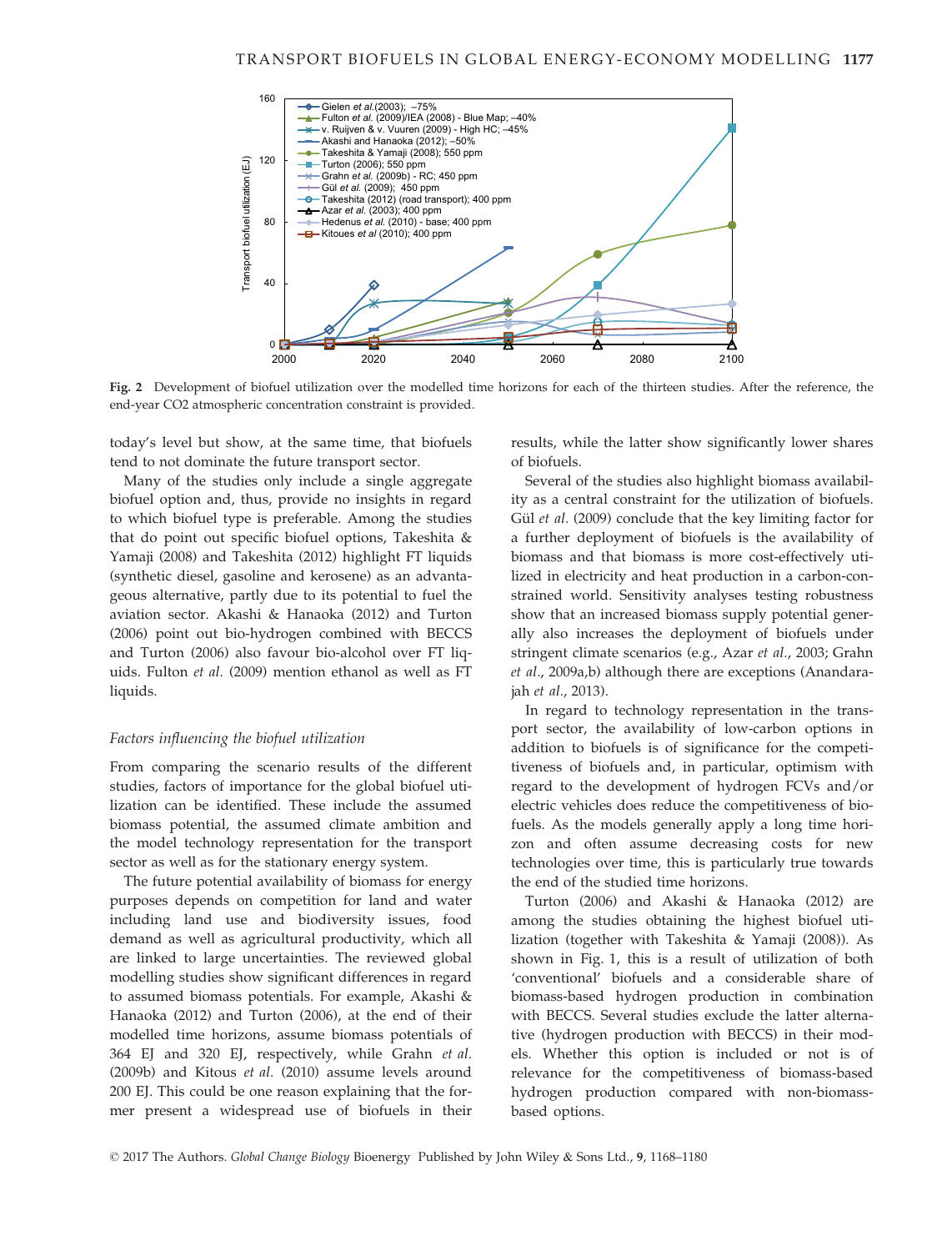Not only is the representation of technology options in the transport sector of significance for the resulting biofuel utilization, but also the technology representation of the stationary energy system. The availability of future low-cost, non-biomass-based lowcarbon electricity generation can be significantly contributing to a high biofuel use, as this lowers the demand for biomass in the stationary energy system. In particular, this can be seen in scenarios allowing a high use of nuclear power generation and/or electricity generation based on CCS (the two low-carbon electricity generation options with a high potential and lowest cost in the reviewed studies). Assumptions regarding these technologies and their future deployment differ widely partly due to political and public acceptance issues.

Another aspect of technology representation in the stationary energy system of importance for the resulting biofuel utilization is to what degree biomass can supply industrial process heat demands. When Hedenus et al. (2010) increase the level of detail in regard to representation of process heat demand and introduce limitations for the amount of biomass allowed in the GET model, this results in higher biofuel utilization than in other GET modelling studies. Similar limitations may be of significance also in other models.

The impact of the assumed climate objectives on the biofuel utilization is not entirely straightforward. Generally, no-policy scenarios show a low use of bioenergy in general and biofuels in particular due to the availability of cheaper energy sources, such as coal.

With increasing climate ambitions and thus higher  $CO<sub>2</sub>$  emission penalties, bioenergy increases in competitiveness compared with fossil fuel options. For 'medium' climate ambitions (e.g., 550 ppm), a certain amount of biofuels is also cost-effective in many of the reviewed studies. However, for very stringent climate targets, results are more diverse. Grahn et al. (2009b) and Gül et al. (2009) suggest that the cost-effective biofuel usage tends to peak at medium  $CO<sub>2</sub>$  reduction targets. While fossil-based transport fuels are likely to dominate at less ambitious reduction targets, more stringent targets increase the cost-effective biofuel usage, but with  $CO<sub>2</sub>$  reduction targets in line with a 450-ppm atmospheric  $CO<sub>2</sub>$  concentration stabilization or 2-degree maximum temperature increase, the models tend to choose other low-carbon options for the transport sector (hydrogen and/or electricity) and biomass resources are instead allocated to heat and power production in the stationary energy system. There is also a time aspect to this as, in order to meet  $CO<sub>2</sub>$  stabilization targets at the end of the century, emission reductions get more stringent over time. This suggests that biofuels could be seen as a bridging technology to other low $carbon$  options such as hydrogen and/or electricity (Gül et al., 2009).

As already indicated in the above sections, timerelated aspects can influence the biofuel utilization. Studies applying a shorter time horizon often obtain higher biofuel utilization than studies applying a longer time horizon (see Figs 1 and 2). This is mainly due to assumptions of development (cost reductions and improvements in technical performance) of new alternative technologies over time.

Finally, we are presenting outcomes of the comparison and analysis of the reviewed modelling studies stressing the quantitative conclusions and with a particular emphasis on the importance of the above-discussed critical factors and assumptions. These outcomes may be summarized in the following six points:

- Only studies assuming high biomass potentials (an annual maximum potential of at least 300 EJ) result in biofuel market shares of 35% or more).
- Five of the six studies assuming low biomass potentials (250 EJ or less) result in low (below 10%) biofuel market shares.
- Only studies resulting in a considerable bio-based H2 deployment also result in high (at least 40%) biofuel market shares.
- All long-term (end-year around 2100) studies assuming large GHG reduction (atmospheric  $CO<sub>2</sub>$  concentration stabilization of  $450$  ppm  $CO<sub>2</sub>$  or less) result in low (below 10%) biofuel market shares.
- Three of the eight long-term (end-year around 2100) studies show that the amount of biofuel utilization passes through a maximum and then decreases towards the end of the modelling period.
- Of the eight long-term (end-year around 2100) modelling studies, the two studies with the lowest climate policy ambition (atmospheric  $CO<sub>2</sub>$  concentration stabilization of 550 ppm  $CO<sub>2</sub>$ ) show the highest and most strongly increasing biofuel utilization.

### Discussion

The presented review provides insights into levels and characteristics of biofuel futures and on factors influencing biofuel deployment. It demonstrates that energy– economy modelling studies portray a diverse picture in regard to future biofuel utilization with shares in most cases ranging from low levels to medium levels (up to about 40%) at the end of the modelled time horizon.

Not all studies are explicit about the type of chosen biofuel but some trends emerge. Generally, liquid wood-based second-generation biofuels and, more specifically, FT liquids are options highlighted in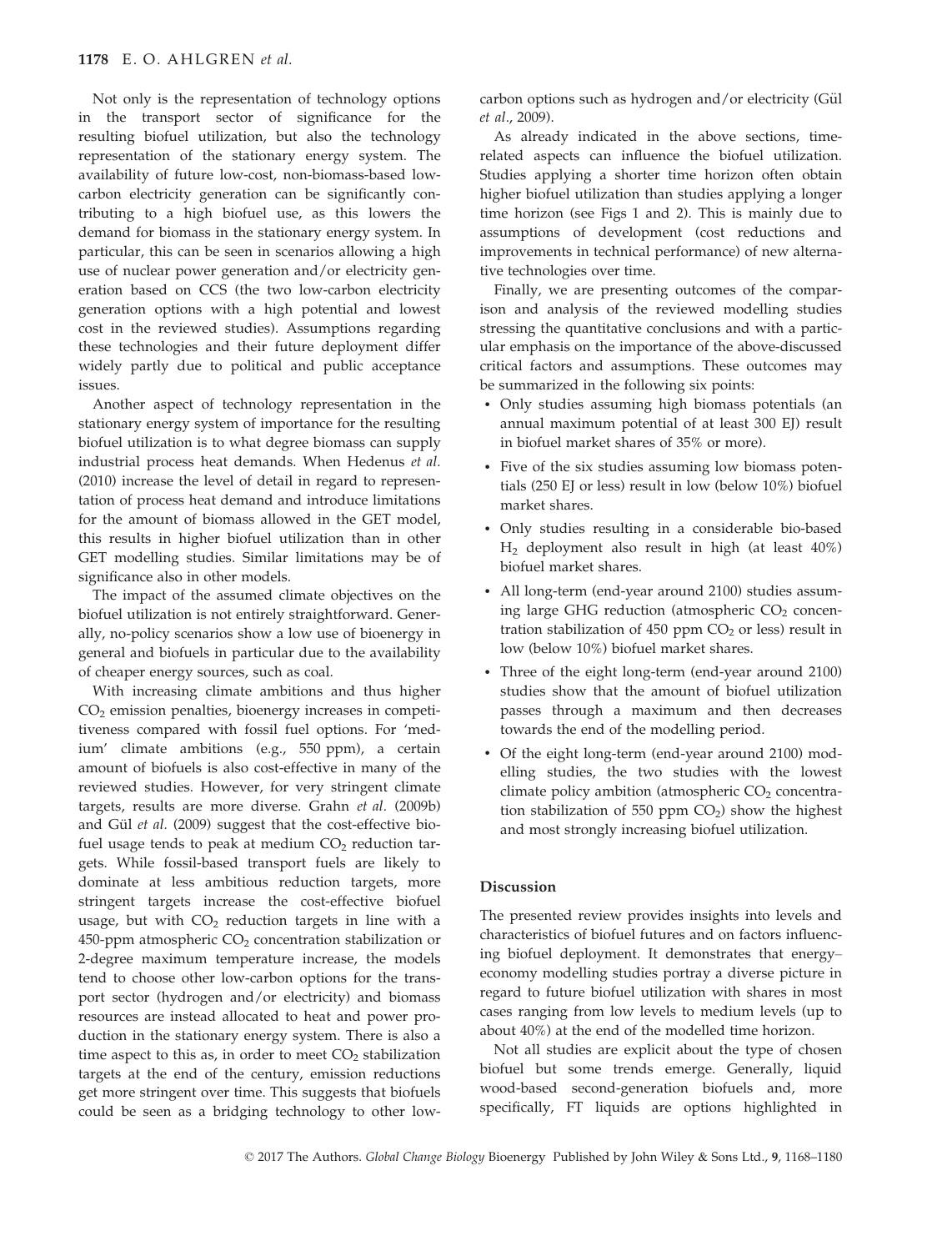several of the studies. The possibility of using existing infrastructure and vehicles is, in these cases, probably of high significance, but also the combined production based on the FT process of jet fuels (for the aviation sector) and synthetic diesel/gasoline (for the road transport sector) is pointed out as valuable.

A number of factors influencing the resulting biofuel utilization in the modelling results have been identified. These are mainly climate ambition/policies, the technology representation in the transport sector as well as in the stationary energy sector and the assumed biomass potential. As the models cover long time horizons and the conditions often change over time, there is also a time aspect to many of the mentioned factors (e.g., technology costs,  $CO<sub>2</sub>$  reduction requirements and energy prices).

The climate ambition/policy (the level of GHG reduction constraints or emission cost penalties) is relevant for how much of the available biomass is used. With higher climate ambition, the proportion of the total biomass potential that is used increases.

The technology representation, that is what technologies that are available in the model, to what relative costs and to what potential, determines the allocation of biomass. The relative cost of alternative technologies is complex and varies with scarcity rents and  $CO<sub>2</sub>$  penalties, which, in turn, are functions of the climate ambition. This relates to biofuels in relation to other technologies in the transport sector as well as in the stationary energy system, but also between different biofuel options. For example, favourable assumptions regarding non-biomass-based low-carbon electricity generation, such as CCS or nuclear power, imply a low demand for biomass in the stationary system and, in many cases, this means more available biomass for biofuel production. On the contrary, a high (allowed) potential and low costs for hydrogen or electricity-based transportation will decrease the competitiveness of biofuels. A high total biomass supply potential can imply that the potential of the most cost-effective biomass usage can be filled and still leave biomass resources to other, less cost-effective, alternatives.

The resulting biofuel utilization depends on several factors and there are considerable differences between the studies. Differences are in many cases due to quantitative assumptions regarding more or less uncertain input data. While this highlights challenges with quantitative long-term future modelling of energy-economic systems, it also demonstrates a strong relevance of the same: without making quantitative statements regarding parameters such as biomass potentials, system-wide CO2 reduction objectives and cost of alternative technologies, not much can be said about the effective future contribution of biofuels from an overall systems perspective.

In this review of future studies based on global energy systems modelling, we find that the future market penetration of biofuels range from low (0–10%) to high levels (above 40%) in the reviewed model results. Most of the studies show low to intermediate biofuels market shares (below 40%) at the end of the studied time horizons for climate policy scenarios not including sector-specific polices. The total biofuel market share exceeds 40% only in studies resulting in large-scale deployment of bio-based hydrogen.

Factors influencing biofuel utilization in the model results include biomass potential, climate ambition/ policies, technology representation in the transport sector and in the stationary energy sector, oil price and energy policies in addition to GHG-related constraints or penalties.

Although biofuels tend to not dominate the transport sector at the end of the modelled time horizons, compared with today's level, many model studies show a significant increase in biofuel use. Besides biofuels, the development and deployment of energy-efficient vehicle technologies, such as hybrids and fuel cell vehicles (in the longer term), are essential in many of the future transport scenarios.

### Acknowledgements

This study resulted out of a project within the Swedish Knowledge Centre for Renewable Transportation Fuels (f3), financed by the Swedish Energy Agency, the Region Västra Götaland and the f3 Partners, including universities, research institutes and industry (see [www.f3centre.se](http://www.f3centre.se)).

#### References

- Akashi O, Hanaoka T (2012) Technological feasibility and costs of achieving a 50% reduction of global GHG emissions by 2050: mid- and long-term perspectives. Sustainability Science, 7, 139–156.
- Anandarajah G, McDowall W, Ekins P (2013) Decarbonising road transport with hydrogen and electricity: long term global technology learning scenarios. International Journal of Hydrogen Energy, 38, 3419–3432.
- Azar C, Lindgren K, Andersson BA (2003) Global energy scenarios meeting stringent CO2 constraints— cost-effective fuel choices in the transportation sector. Energy Policy, 31, 961–976.
- EC (European Commission) (2009) Directive 2009/28/EC of 23 April 2009 on the promotion of the use of energy from renewable sources. Journal of the European Union, 16–62.
- EC (European Commission) (2015) Directive (EU) 2015/1513 of the European Parliament and of the Council of 9 September 2015 amending Directive 98/70/EC relating to the quality of petrol and diesel fuels and amending Directive 2009/28/EC on the promotion of the use of energy from renewable sources.
- Erb K-H, Haberl H, Krausmann F et al. (2009) Eating the planet: feeding and fuelling the world sustainably, fairly and humanely - a scoping study. Institute of Social Ecology and PIK Potsdam, Vienna.
- Fulton L, Cazzola P, Cuenot F (2009) IEA Mobility Model MoMo and its use in the ETP 2008. Energy Policy, 37, 3758–3768.
- Gielen DJ, Fujino J, Hashimoto S, Moriguchi Y (2002) Biomass strategies for climate policies? Climate Policy, 2, 319–333.